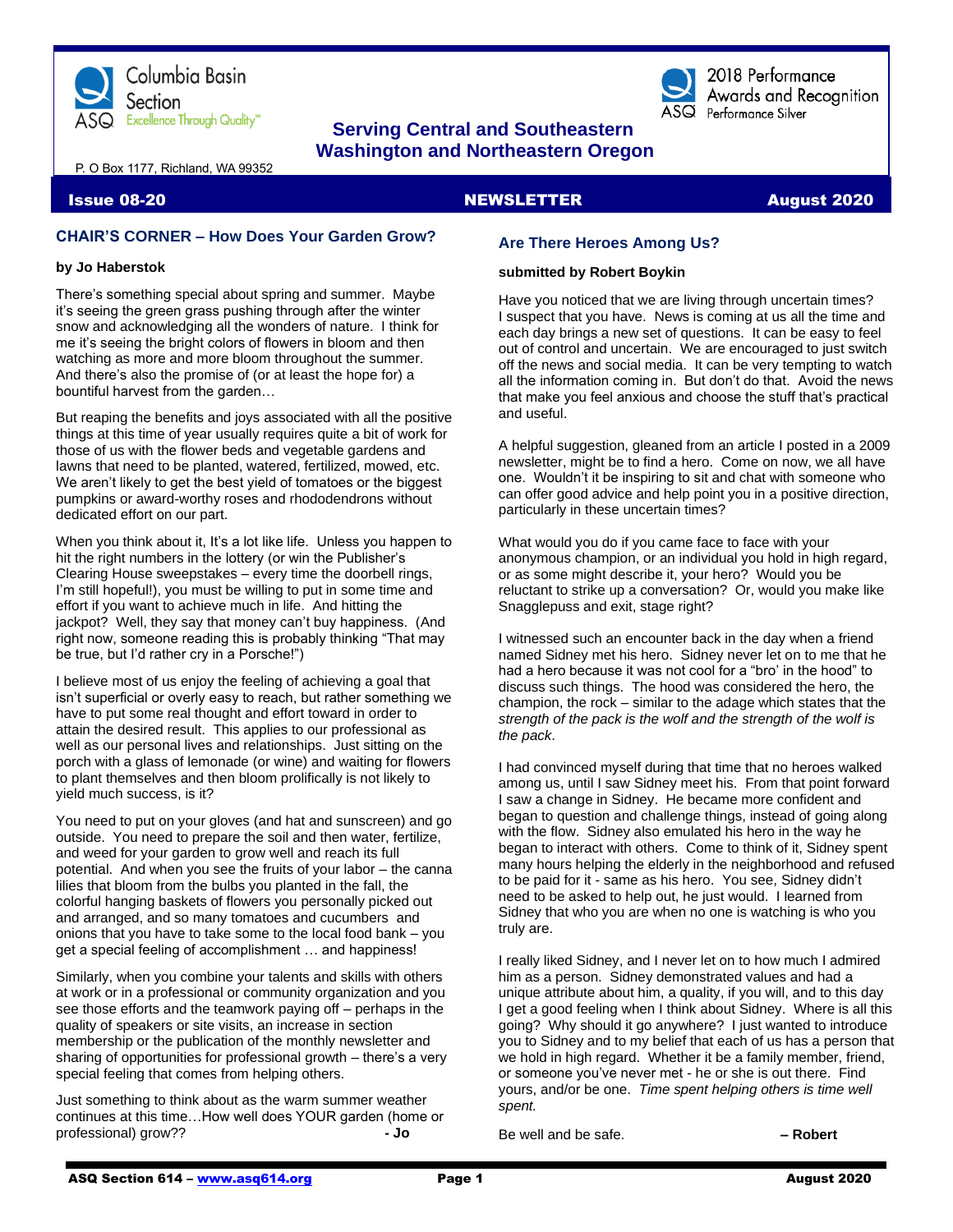

 **Invitation from ASQ San Francisco August 18, 2020 Virtual Meeting**



# **DATE**

**Tuesday, August 18, 2020**

**This is a virtual/online meeting. Meeting information and instruction for how to join the meeting will be provided 24 hours before the event.**

**Time: 6:00 PM – 7:00 PM PDT**

**Cost: Free for ASQ members and non-members**

To register for this online/virtual meeting, click [here.](https://www.eventbrite.com/e/big-data-big-deal-why-you-should-care-tickets-112016169378)

## **Attendance at this meeting earns 0.5 RUs toward ASQ recertification.**

NOTE: Be sure to use the same email address to join the virtual meeting as you use when registering in order to receive the RUs. You must register for the event and join virtually to receive RUs.

For more information about the San Francisco ASQ Section, click [here.](https://my.asq.org/communities/home/149)

For more information about our local Columbia Basin ASQ section and future upcoming events: [www.asq614.org/](http://www.asq614.org/)

# **Big Data, Big Deal: Why You Should Care**



# **Dr. Judy Lee Professor & Business Innovation & Technology Department Chair Ageno School of Business, Golden State University**

We have all heard of Big Data, but do we really understand it?

- What does Big Data mean?
- How "big" is Big Data?
- Where does it come from?
- What is so "magical" about Big Data?
- What has Big Data done to the workplace?
- How does Big Data influence your personal life?
- Where does the Internet of Things fit-in?
- Is there life after Big Data?

The presenter will address these items and more. Learn more about the implication for our future professional – and personal – lives.

*About the speaker: Dr. Judy Lee has developed and taught Master of Science degrees in IT Management, Project Management and Business Analytics. She is past chair of the Committee on Academic Standards and recipient of the Faculty Service Award. She is also a past recipient of the Nagel T. Miner Research Professorship focusing on Business Analytics Education. Prior to her academic career, Judy held leadership positions in IT and software product development in high-tech industries. She served on the Advisory Board of the Fisher CIO Leadership Program at The Haas School, U.C. Berkeley, and has been a guest lecturer and consultant to startups. She co-authored The Renaissance CIO Project, one of the top-10 downloaded articles since 2010. She has chaired the IE Big Data Innovation and Machine Learning summits. Judy's community service includes the boards of several Bay Area non-profits, Board Member of Soroptimist International of the Americas, and Sea Scout Skipper for the Boy Scouts of America.*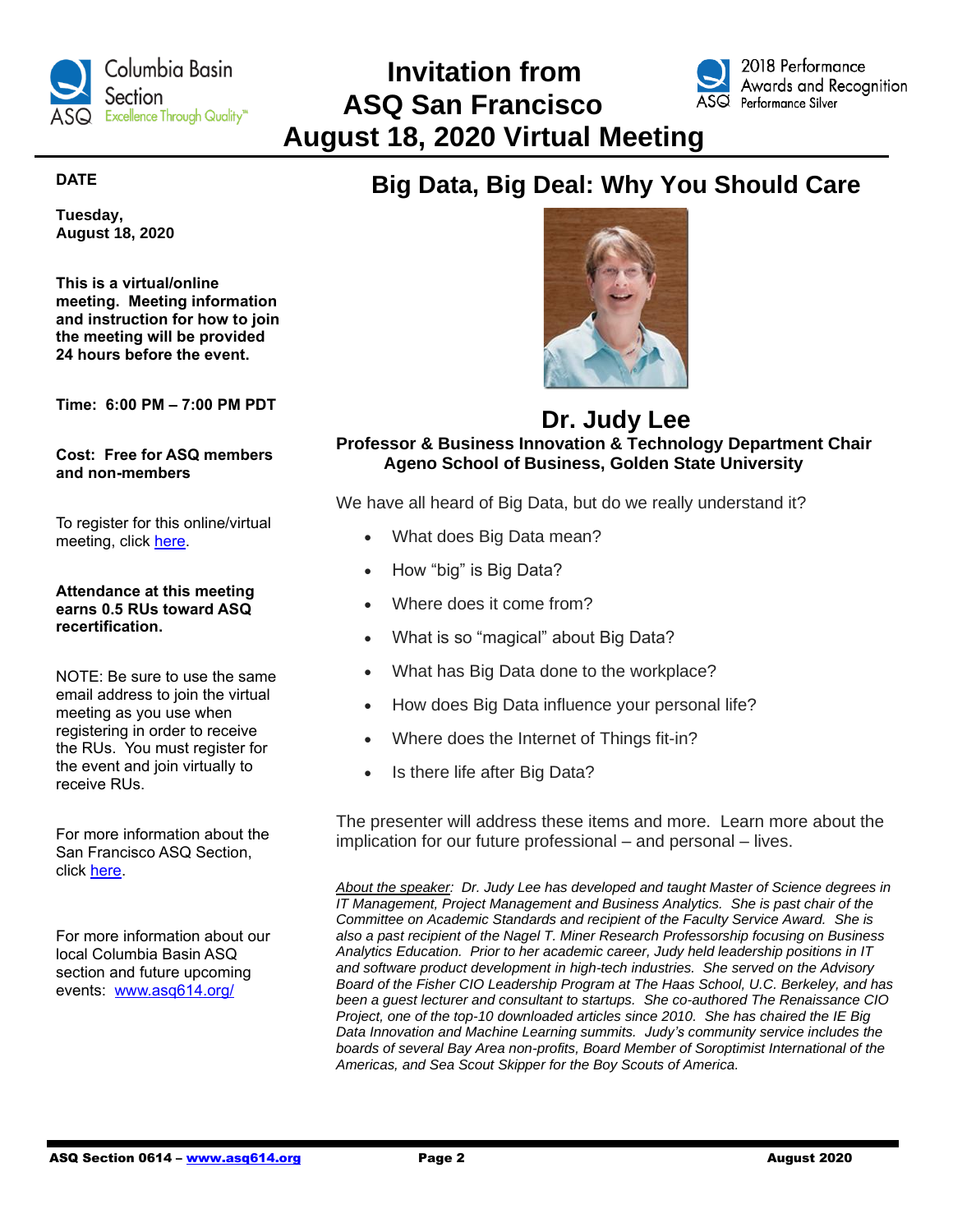

# **Invitation from ASQ Inland Empire August 19, 2020 Virtual Meeting**



2018 Performance Awards and Recognition

**DATE:**

**Wednesday, August 19, 2020**

**This is a virtual/online meeting. Meeting information and instruction for how to join the meeting will be provided 24 hours before the event.**

**Time: 6:00 PM – 7:00 PM PDT**

**Cost: Free for ASQ members and non-members**

To register for this online/virtual meeting, click [here.](https://asq711.org/meet-reg1.php?id=66)

#### **Attendance at this meeting earns 0.5 RUs toward ASQ recertification.**

NOTE: Be sure to use the same email address to join the virtual meeting as you use when registering in order to receive the RUs. You must register for the event and join virtually to receive RUs.

For more information about the Inland Empire ASQ Section, click [here.](https://asq711.org/board.php)

For more information about our local Columbia Basin ASQ section and future upcoming events: [www.asq614.org/](http://www.asq614.org/)

# **Corrective and Preventive Action (CAPA) Insights: Lessons Learned from FDA Inspections**



# **Toni Lucero-Aurelio Director, Regulatory Affairs and Quality System Compliance ASQ Certified Reliability Engineer and Quality Engineer**

Over the past ten years, the US FDA has given increasing scrutiny to how medical device manufacturers manage their CAPA programs.

This presentation will discuss:

- Common difficulties encountered
- Recommended practical approaches to identifying actions needed
- Analysis and collection of data
- Verification of effectiveness

Toni will address these items and more. This is a great opportunity to learn more about the implications for our future professional – and personal – lives.

*About the speaker: Toni Lucero-Aurelio attended the Transportation Design program at Art Center College of Design in Pasadena. She studied Global Enterprise Management at Ecole Superieure de Commerce de Rouen and at University of Oxford, and received her Masters in Business Administration from Pepperdine University.*

*Toni has 15 years of experience in medical devices ranging from endovascular and drug-eluding stents, respiratory diagnostics and ventilators, to Class III active implantable devices, as her background progressed from R&D Engineering to Quality and Regulatory Affairs. In her current role as Director Regulatory Affairs and Quality System Compliance at Applied Medical in Rancho Santa Margarita, she oversees the Internal Audit and CAPA programs.*

*Toni is a member of Regulatory Affairs Professionals Society and is an ASQ Certified Reliability Engineer, Quality Engineer and Six Sigma Black Belt.*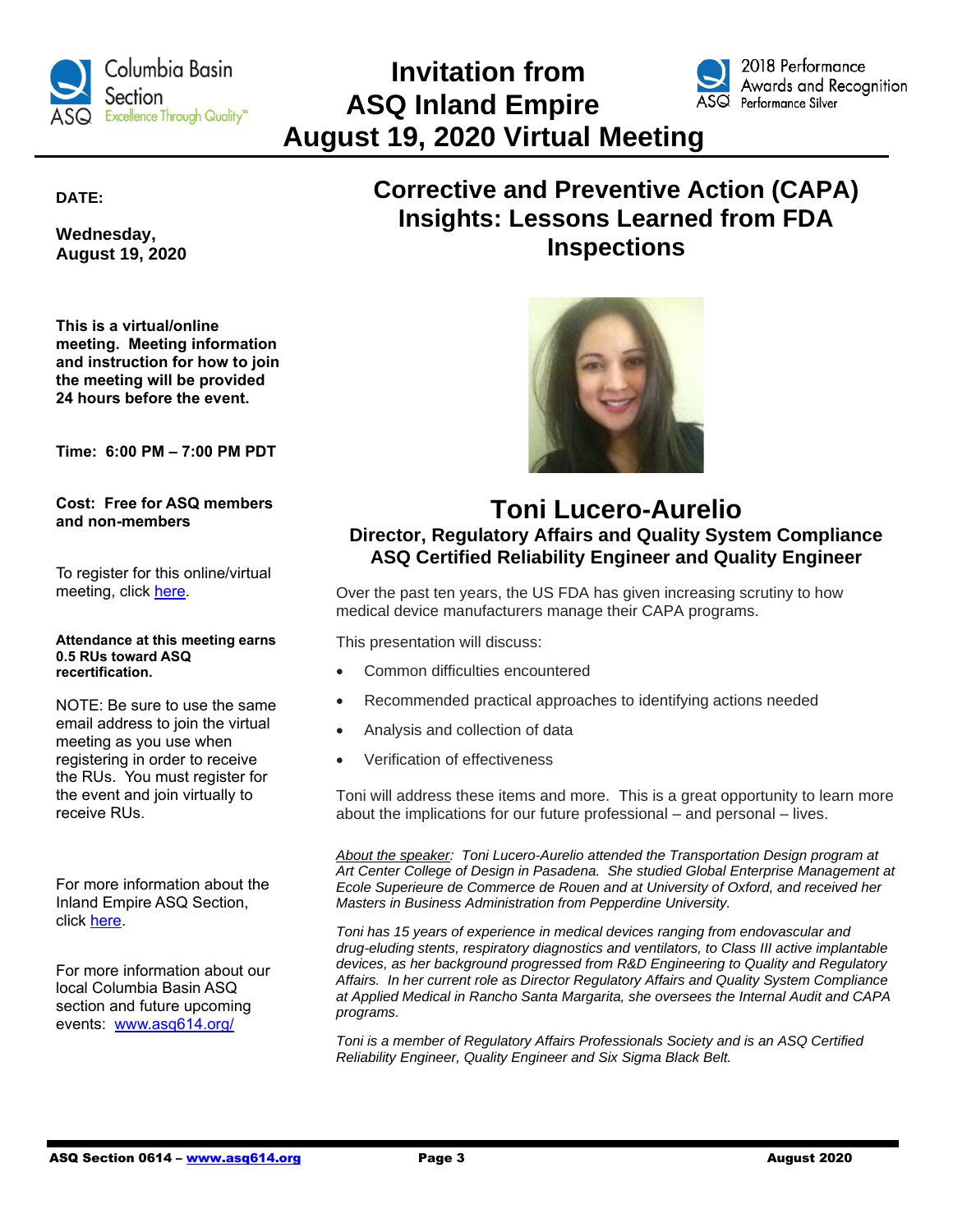#### **AUGUST MEMBER GIFTS FOCUS ON MANAGING CHANGE AND BUILDING A CULTURE OF QUALITY**

We're all dealing with "change" these days, probably now more so than ever!

Whether managing process improvements, leading a lean six sigma project, or implementing an organization-wide digital (or other) transformation, the foundation to the success of such efforts is the creation of a true culture of quality. And doing so is not easy, particularly in these everchanging and challenging times.

This month's free gifts for ASQ members include:

- **Free E-Book and Book Samplers** including *Culture is Everything*, *Unleash Quality*, and additional popular e-books from ASQ's archives on culture and change management.
- **Multiple Expert Webcasts** covering how to become a culture warrior for your organization, and how to create a culture strategy that will unleash your growth and profit potentials.
- **ASQTV Videos** including *Leveraging Lean to Improve Culture, A Quality Journey, Culture of Quality and the 3Ps*, and *Creating and Sustaining a Culture of Quality*.
- **Downloadable Articles and Resources** covering a range of cultural transformation topics and methods.

Be sure to access your free gifts by August 31 by clicking [here.](https://secure.asq.org/perl/msg.pl?prvurl=http://asq.org/membership/members/gift/?utm_campaign=marketing%5Faugustmembergift%5F080320&utm_medium=email&utm_source=email)

## **"THE INDIVIDUAL AND THE TEAM: NECESSARY COLLABORATORS"**

#### **Free Virtual Meeting August 19**

The San Gabriel ASQ section invites other ASQ members (and non-members) to participate in a virtual meeting and presentation on August 19, from 6 to 7:30 pm. ASQ members can earn 0.5 RUs toward recertification for participating.

Presenter **Isabelle Hertz** is a consultant, coach and community builder. She has international experience working with clients in industries including healthcare, education, engineering, and biotechnology.

Isabelle will present **"The Individual and The Team: Necessary Collaborators."** Utilizing a variety of tools and facilitation techniques, participants will be invited to explore more of who they are and how they show up in groups. The activities and discussion will be centered on self-awareness, group dynamics, and feedback.

For more information about the meeting and the presenter, check the San Gabriel [website.](https://asq702.us13.list-manage.com/track/click?u=a1340c1619d29e418fb2c52de&id=73a6a944c6&e=9be15f98de) To register, click [here.](https://www.eventbrite.com/e/2020-08-asq-san-gabriel-valley-monthly-meeting-tickets-37748748523?aff=odeimcmailchimp&utm_campaign=30bf563e7d-2018-03+ASQ+0702+Monthly+Meeting_COPY_01&utm_term=0_5cb6d4a937-30bf563e7d-250793833&utm_source=ASQ+702+Members+%26+Attendees&utm_medium=email&mc_eid=9be15f98de&mc_cid=30bf563e7d)

# **WHO WILL STEP UP TO SERVE IN 2021?**

#### **Need to fill Leadership Positions for Next Year**

#### **by Jo Haberstok**

Question: Are any of you interested in keeping our Columbia Basin Section going in 2021?

From the number of responses to several previous calls to action, it's looking like the answer is "no," and that we will not be able to fill the required leadership positions for the coming year. If we unable to get volunteers to commit by September 1, we will stop asking and will then notify ASQ that our section will not be able to continue after the end of this year.

I understand that we all have our own priorities. We all have many other commitments in our lives, in both our work lives and our personal lives. But I would also think (hope?) that most of our members are really interested in quality and would *want* to see our section continue, to be able to offer and participate in educational programs, to hear from many great presenters on topics related to quality, to visit and learn from local industries, and to get together and network with others.

These things cannot be done without committed leaders. We need folks to help with preparing and monitoring the business and budget plans, coordinating and publicizing programs, meetings and other activities, recruiting and maintaining members, preparing articles and sharing information through our newsletters and website, etc.

Even with the coronavirus pandemic shutting down in-person meetings after only a few months this year, we've been able to hold two great dinner meetings, and we are now in regular communications with other sections in our region to learn about virtual meetings being offered and pass that information on to our members. And we continue to communicate regularly through our monthly newsletters and websites.

The section positions that must be filled for 2021 are Chair, Secretary, Treasurer, Membership and Nominations. None of these roles requires a huge commitment of time – usually no more than a few hours each month, depending on the activities going on.

For more information about the positions and/or if you would like to be part of the leadership team in 2021, please contact [me](mailto:0614asq@gmail.com) by **September 1.**

# **QUOTE OF THE MONTH**

"Everything you've ever wanted is on the other side of fear."

~ George Addair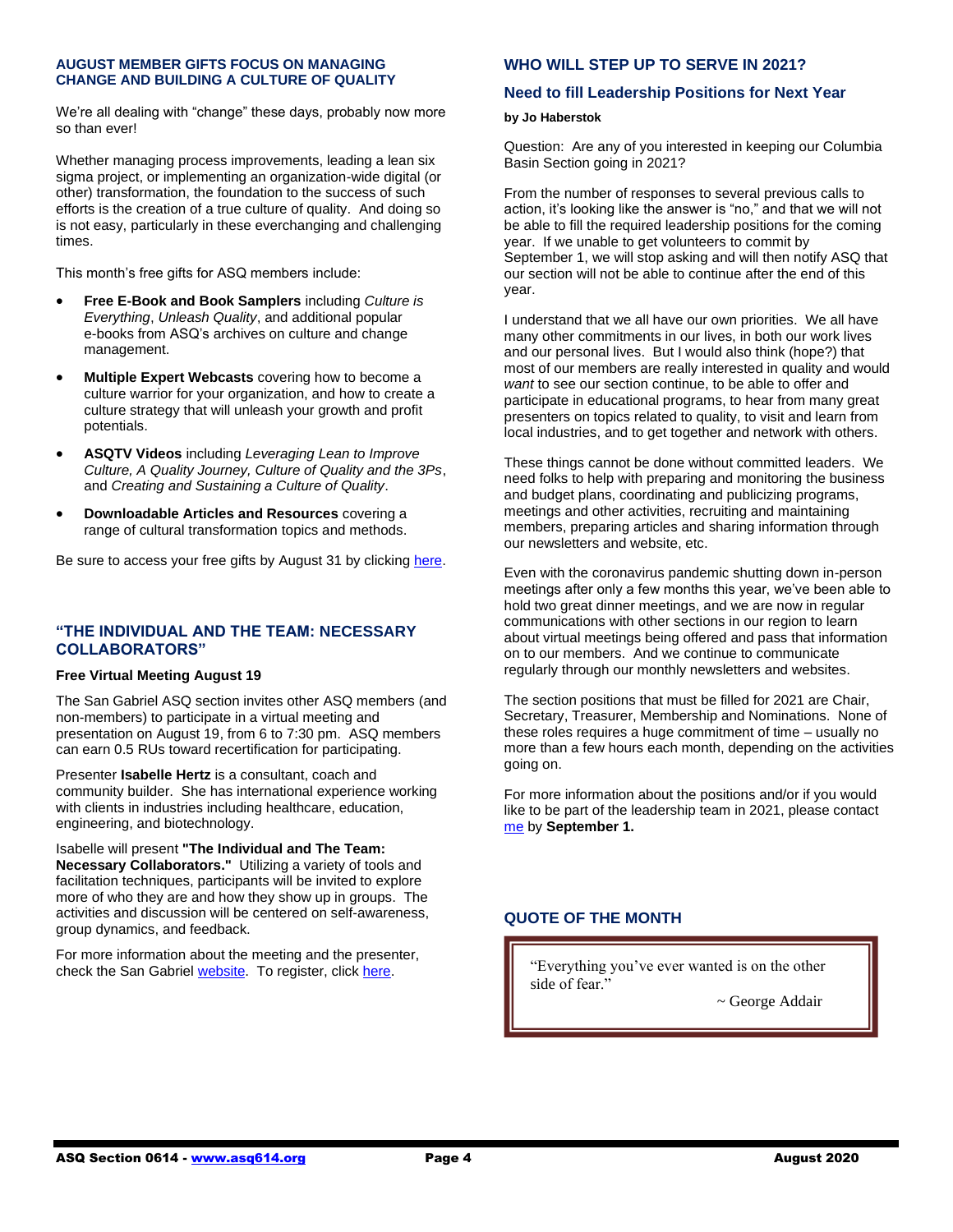#### **HOW TO RUN GREAT VIRTUAL EVENTS**

#### **Free SCORE Webinar – August 25 @ 10 am PDT**

Running virtual events can be challenging, especially if you've never run one before. With a little preparation, some tips, and knowing what to expect, you can master the art of a successful virtual event.

This webinar is offered by SCORE and will be presented by digital marketing expert Jenna Shaffer. You will learn:

- How to prepare for your virtual event
- Running your event and keeping people engaged
- How to follow-up after your event

To register, click [here.](https://readytalk.webcasts.com/starthere.jsp?ei=1338980&tp_key=91f774db67&sti=monthlynews)

#### **EASY ACCESS TO E-BOOKS, E-AUDIOBOOKS AND E-MAGAZINES**

#### **No library card? No problem!**

In this digital age, readers have many choices on where to get books, but time, ease of access, and cost are important considerations for most. Fortunately, for those in the Tri-Cities area, there is an easy solution.

If you are a resident of Benton, Franklin, and parts of Adams counties, you can instantly sign up for a Mid-Columbia Libraries (MCL) digital library card if you don't already have a library card. You can then begin borrowing popular eBooks, eAudiobooks, and eMagazines in about 30 seconds using only your cell phone number. This service is compatible with all major computers and devices, iPhone®, iPad®, Android™ phones and tablets and Chromebook™.

With many physical library branches still closed or only offering limited services, the digital card is a great way to stay informed and engaged with reading and learning.

To sign up for this Instant Digital Card, visit the library's [website.](https://midcolumbialibraries.overdrive.com/) Another option is to download [Libby,](https://meet.libbyapp.com/) the awardwinning one-tap reading app fro[m OverDrive.](https://company.overdrive.com/)

Has your email address changed? Help us keep you informed of Columbia Basin ASQ events and information by updating your contact information and email preferences at [http://www.asq.org/.](http://www.asq.org/) Log in and click "My Account" to update your membership record. You can add or make email, address and phone changes in the "Contact" tab, and then click on the "email preferences" tab to be sure you are subscribed to receive future Section communications.

## **WANT TO STRESS LESS? SLEEP BETTER? BE MORE "IN THE MOMENT"?**

#### **There's an app for that!**

You may already have your own favorite app(s) for what have been and promise to continue to be, for at least a while longer, some trying times.

Everyone can use some calm from the uncertainty – and that might be in the form of hobbies, music, online (or appropriately distanced) socializing with friends and/or family.

If you are looking for some other apps to try, how about one of these?

- Calm
- Oak
- **Headspace**
- 72 Seasons
- **Mindfulness**
- **Meditation Nest**

As they say, *Keep Calm and Carry on!*

## **HELP OUT IN LOCAL COMMUNITIES**

#### **Tri-City and Yakima Union Gospel Missions Need Donations**

The Tri City Union Gospel Mission began serving Benton and Franklin counties over 60 years ago, providing rescue ministry to the broken, bruised, and needy in the Tri-Cities and surrounding communities. The Yakima Union Gospel Mission has been helping in the community for 83 years.

The Tri-City Mission, located at 221 S. 4<sup>th</sup> Avenue in Pasco is open daily from 8 am to 6 pm for donations of clothing, food and small household items. Most urgently needed items at this time include:

- Bottled water
- Individual juices and powdered drink mixes
- Napkins
- Tomato Soup
- **Razors**
- **Underwear**
- Linens (sheets, towels)
- Single ride bus tickets

Click [here](https://www.tcugm.org/needs/) for more information about the Tri-City Mission and their needs.

If you are able to help financially: Just \$2.07 – that's all it takes to feed a hungry person at the Tri-City Mission. A donation of \$26.91 will feed and care for 13 people. Many individuals and families who are struggling with hunger come to the Missions for meals. Clic[k here](https://interland3.donorperfect.net/weblink/weblink.aspx?name=E330736&id=71&_ga=2.204301968.1006745043.1596662630-1910022453.1596662630&_gac=1.162187656.1596662630.EAIaIQobChMIzKLf4_-E6wIVjcDACh2HGg7TEAAYASAAEgIPqvD_BwE) to donate.

For more information about the Yakima Mission and their activities and needs, click [here.](https://www.yugm.org/covid-19-updates)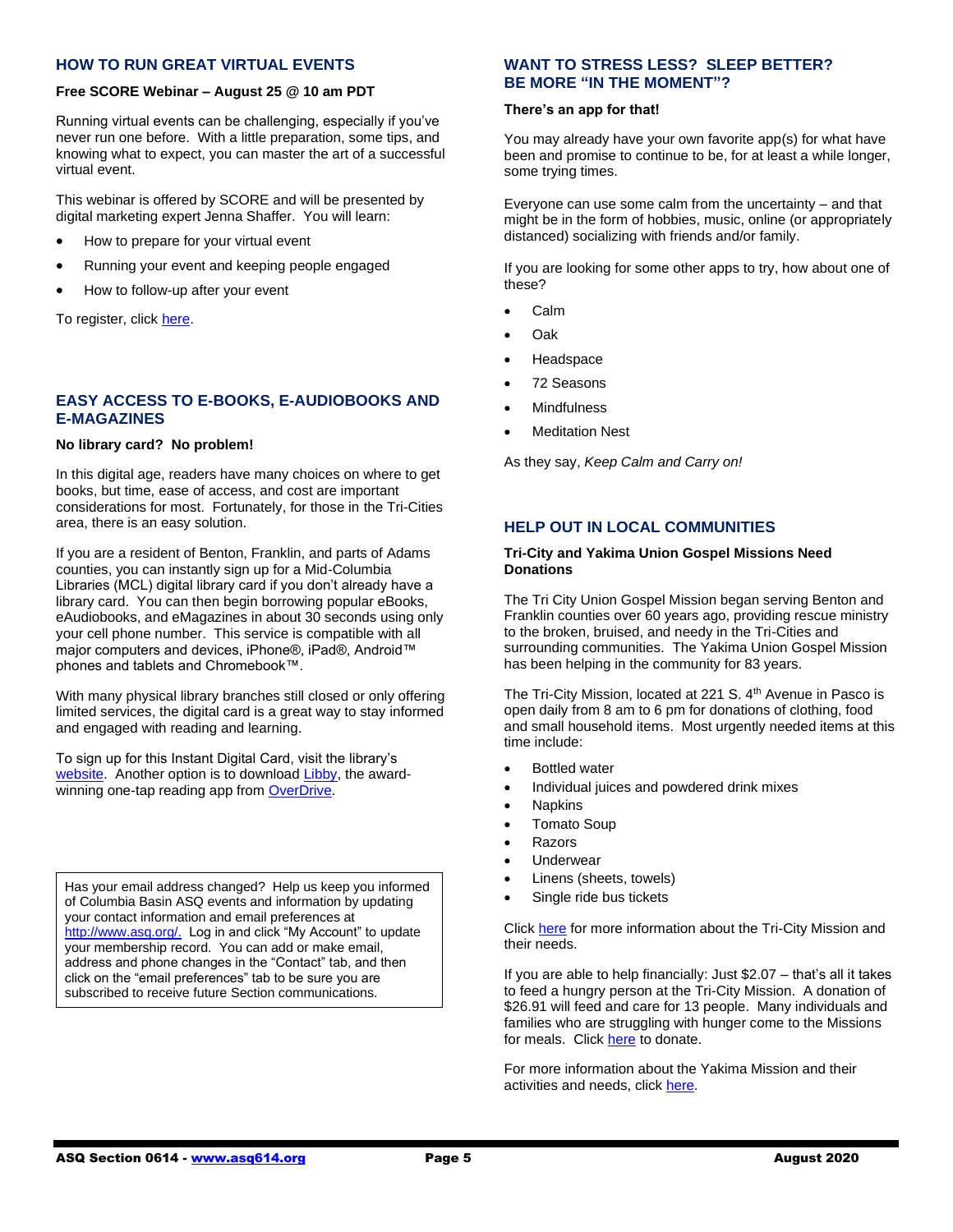#### **FREE WEBINARS – SAFE ACTIONS FOR EMPLOYEE RETURNS - From the National Safety Council website**

*SAFER: Safe Actions for Employee Returns* is a multifaceted, comprehensive effort aimed at helping employers prioritize safety as they return employees to traditional work environments and schedules in a post-quarantine world.

At the center of SAFER is a task force – comprised of large and small Fortune 500 companies, nonprofits, legal experts, public health professionals, medical professionals and government agency representatives – that makes recommendations based on best practices and proven workplace safety strategies. The task force delivers resources, such as guidebooks and checklists, to equip employers with the tools they need to protect workers during this time of uncertainty.

Check out the [Quick Hit](https://www.nsc.org/work-safety/safety-topics/safe-actions-for-employee-returns-safer/safer-quick-hits) documents, developed with the insight and expertise of the *SAFER* Task Force. In addition, a series of five free, 30-minute webinars to help turn *[SAFER](https://www.nsc.org/work-safety/safety-topics/safe-actions-for-employee-returns-safer)* return-towork recommendations into actionable plans for organizations:

#### **Action Planning**

A site-specific or company-wide action plan for monitoring and adjusting operations in response to COVID-19 can help mitigate risk. Each site, department or operations group should be able to answer the questions in the *SAFER* Action Plan Template before resuming operations. Watch the webinar [here.](https://www.youtube.com/watch?reload=9&v=orptSutbeH0&feature=youtu.be)

#### **Managing Anxiety**

As return-to-the-workplace conversations and activities commence, employees may be concerned about being exposed to or infected by COVID-19 and bringing it home to family members. Some may be at higher risk of developing severe illness from the virus than others due to age, pre-existing medical conditions or social factors, such as poverty, use of public transportation or living in congested urban areas. Watch this [webinar](https://www.youtube.com/watch?v=cCEjcbecFYY&feature=youtu.be) to get helpful tips and guidance on successfully managing anxiety as employees return to work.

## **Office Operations**

This webinar suggests steps to take to facilitate best practices in office workplaces. Topics include reopening and physical distancing, along with a risk exposure index to score three categories of risk mitigation: location, interaction and tasks within the office setting. View this [webinar](https://www.youtube.com/watch?v=F7RuZPlCs6g&feature=youtu.be) for more information.

## **Employee Return and Confirmed Cases**

Because COVID-19 will continue to present risks to workforces after parts of the country move into response phases, employers should consider remaining flexible in their telework and leave policies to help employees return to work. In addition, this [webinar](https://www.youtube.com/watch?v=9lKCRfo4sOs&feature=youtu.be) discusses the importance for workplaces to communicate and take action when an employee has a confirmed case of COVID-19.

#### **Entrance Screening**

Many organizations are looking for guidance on worker screening before entry into the workplace. Thi[s webinar](https://www.youtube.com/watch?v=S-ClphEyt4c&feature=youtu.be) entails guidance around screening preparation, protocol for the screeners, at-home screening, on-site screening and failed screening procedures.

# **WHAT ADVERSITY CAN LEAD TO**

#### **by Paul D. Casey**

While hiking our highest "peak" of our local "mountain" a couple weeks ago, I reflected on how, while it was difficult going uphill for cardio-vascular reasons, some of the downhill portions gave me more trouble. I'm not as nimble as I used to be, and I had to step more carefully on sandy or gravel areas that were steeper declines so that my feet wouldn't slide (and I'd end up taking a header!). The unsure footing slowed my descent and completely restricted my focus on the beauty of the views around me until I got past those spots.

Same with our lives. When we go through uncertainty of massive proportions like now in our world, it's unsure footing for living life. We thought we had more control than we probably did. The ground gets shaky beneath us, and we take evasive measures to cope with the change thrust upon us. Consequences of this are:

- **1. Adversity can slow our progress toward the vision and goals we had originally set for ourselves** (and organization). Our "flow" state, systems, and processes are now altered, and the adjustments needed have tweaked our productivity in the direction of the measures we had set. Notice I said: "slows." Life and business are more about our direction than perfection. Still making progress? That is something that is usually within your control, even if it's incremental. Is the next step you take in the trajectory of your goals? Then *right-size your expectations and keep gingerly taking that step - always ready to iterate on your decisions if they don't work as well as you'd hoped.*
- **2. Adversity can also take our eyes off the relationships we do have, and other things we are grateful for**, as we "do life and business." If we aren't careful, we start "cursing the darkness" instead of "lighting a candle" (Chinese proverb) on the things that truly are going well, despite setbacks. Relish what you do have instead of resenting what you are missing right now. Don't miss the view: your garden's flowers, your family's laughter, the lyrics of your favorite song, the taste of occasional takeout meals. *Make a habit of speaking or recording your gratitude every morning and every evening.* It's difficult to be angry and grateful at the same time.

I didn't fall on that hike, despite a few mini-slips. Shake off your mini-slips as you make sense of your new reality. Take stock of the assets you still possess, and re-calibrate your goals for the remainder of 2020.

*Paul D. Casey, aka "The Calendar Coach," is a certified Life Coach, author, speaker, and trainer. He loves to help people take action and achieve their goals. Check out his website* [here](https://www.paulcasey.org/)*.*